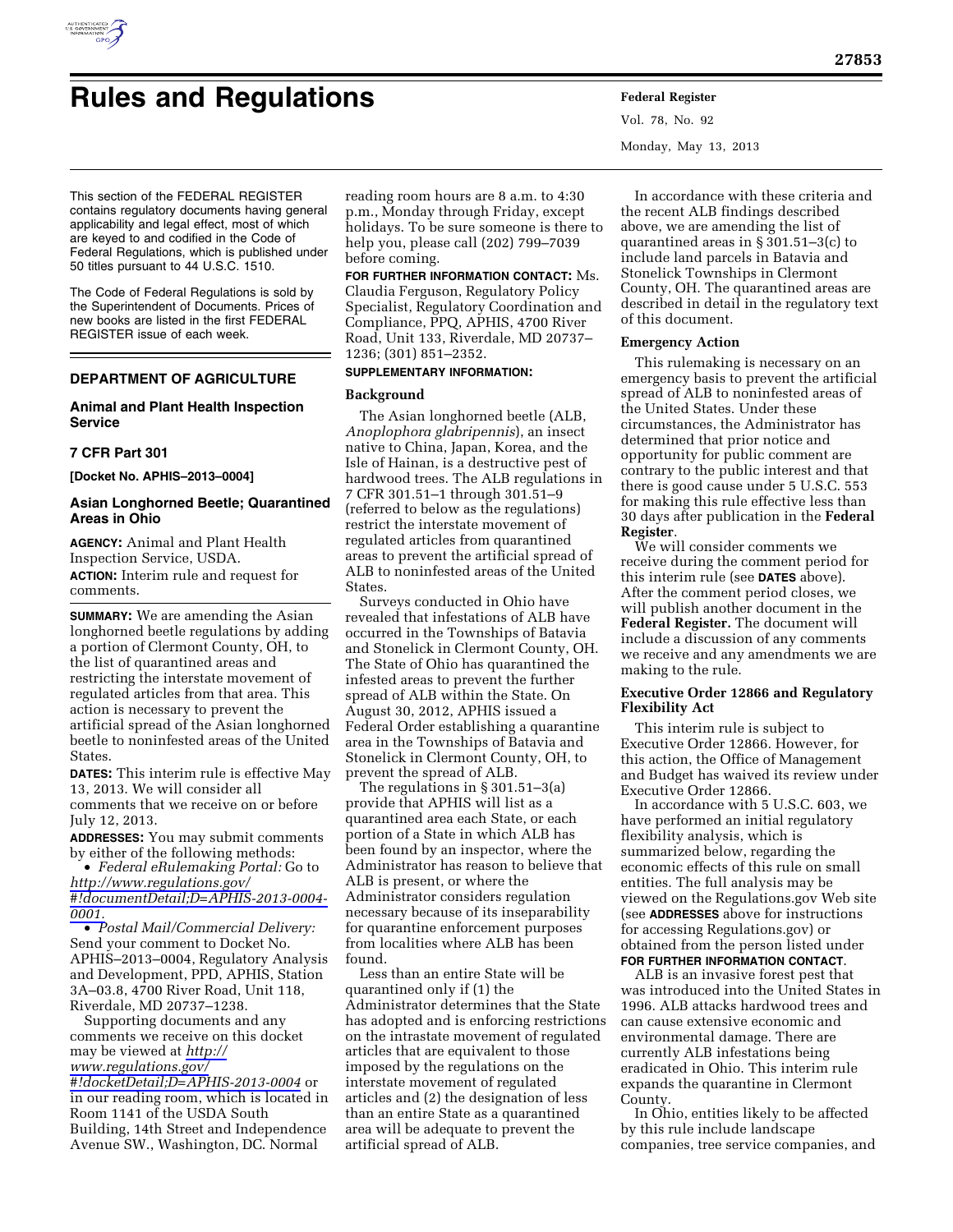waste haulers. Other types of businesses that may be impacted could include firewood dealers, trucking companies, construction companies, excavators, or property management companies. Additional costs of operating such businesses under ALB quarantine are small, and principally derive from selfinspection and certification of regulated material under compliance agreements. Most if not all of the businesses that will be affected by this rule in Ohio are small entities. We welcome public comment on the extent to which small entities in the areas regulated or deregulated may be specifically affected.

## **Executive Order 12372**

This program/activity is listed in the Catalog of Federal Domestic Assistance under No. 10.025 and is subject to Executive Order 12372, which requires intergovernmental consultation with State and local officials. (See 7 CFR part 3015, subpart V.)

## **Executive Order 12988**

This rule has been reviewed under Executive Order 12988, Civil Justice Reform. This rule: (1) Preempts all State and local laws and regulations that are inconsistent with this rule; (2) has no retroactive effect; and (3) does not require administrative proceedings before parties may file suit in court challenging this rule.

## **Paperwork Reduction Act**

This rule contains no new information collection or recordkeeping requirements under the Paperwork Reduction Act of 1995 (44 U.S.C. 3501 *et seq.*).

#### **List of Subjects in 7 CFR Part 301**

Agricultural commodities, Plant diseases and pests, Quarantine, Reporting and recordkeeping requirements, Transportation.

Accordingly, we are amending 7 CFR part 301 as follows:

## **PART 301–DOMESTIC QUARANTINE NOTICES**

■ 1. The authority citation for part 301 continues to read as follows:

**Authority:** 7 U.S.C. 7701–7772 and 7781– 7786; 7 CFR 2.22, 2.80, and 371.3.

Section 301.75–15 issued under Sec. 204, Title II, Public Law 106–113, 113 Stat. 1501A–293; sections 301.75–15 and 301.75– 16 issued under Sec. 203, Title II, Public Law 106–224, 114 Stat. 400 (7 U.S.C. 1421 note).

■ 2. In § 301.51–3, paragraph (c), under the heading ''Ohio,'' the entry for *Clermont County* is revised to read as follows:

## **§ 301.51–3 Quarantined areas.**

\* \* \* \* \*

## (c) \* \* \*

## Ohio

*Clermont County.* (1) The portion of Clermont County, including all of the municipalities of Tate and East Fork State Park, and the portions of the Township of Monroe that include the following land parcels: 232609C094, 232609C113, 232609C215, 232609C085, 232609C128, 232609B224, 232609B188, 232609E223, 232609B215, 32609B193, 232609E075, 232609B161, 232609E156, 232609E245, 232609E037, 232609E074, 232609E230, 232609E031, 232609E220, 232609E232, 232609E240, 232609E239, 232609E241, 232609E175, 232609E228, 232609E250, 232609E235, 232609E238, 232609E227, 232609E242, 32609E226, 232609E249, 232609E236, 232609E234, 232609C217, 232609C040, 234715.008, 232609C227, 232609C222, 232609C092, 232609C093, 232609C129, 232609C098, 232609C195, 232609C100, 232609C169, 232609C136, 232609C097, 232609C139, 232609C148, 232609C042, 232609C150, 232609C182, 234715.009, 234715.005, 234715.006, 234715.001, 232609E246, 232609E247, 234715.004, 234715.003, 232609E222, 232609C228, 234425.001, 232609E233, 232609C170, 232609C216, 232609C196, 232609C105, 232609E237, 232609C225, 232609C091, 232609C197, 232609C218, 232609C198, 232609C041, 232609C212, 232609C194, 232609C214, 232609E224, 232609E231, 232609E248, 234715.007, 234715.002, 232609C120, 232609C226, 232609C229, 232609C043; and

(2) The portions of the Townships of Batavia and Stonelick that include the following land parcels: 302909I048, 304436.008, 302909H084, 302909K030, 022003B040, 012003H093, 025503D053, 022003B024, 302909G132, 304436A017, 304436.004, 302909F109, 012003E028, 012003C087, 012003H097, 022003C080, 302909G120, 302909K046, 302909H083, 302909F116, 012003E031, 012003C085, 022003B039, 302909G128, 302909F120, 302909H095, 302909F104, 012003E029, 012003C086, 022003F033, 302912E118, 302909G119, 302909G115, 302909H082, 302909F115, 012003E027, 302909G010, 022003F015, 302909B081, 302909G114, 302909H094, 302909I097, 012003E022, 022004H018, 022004H061, 302909E112, 302909B065, 302909G130, 302909H096, 302909F107, 025503B015, 012003H078, 022004H019, 302909E113, 302909G129, 304436A018, 302909F118, 302909I098, 012003E043, 302909G117, 304436A012, 302909E120, 302909B069, 304436.007, 304436.003, 302909K109, 012003E032, 302909G131, 302909F110, 302909E116, 302909J087, 302909H089, 302909F123, 302912E029, 012003E037, 302909F101,

022003A077, 302909E073, 302909J089, 302909H086, 304436.002, 302909F021, 015503I058, 302909F063, 022003A022, 302909E110, 304436A013, 304436A019, 304436.001, 302909F102, 012003E041, 302909G133, 302909F130, 302909E102, 302909E097, 302909H029, 302909F117, 012005H008, 012003E039, 302909D109, 302909F129, 302909K084, 302909J091, 302909H087, 302909F124, 302909I099, 012003E026, 302909E043, 302909I095, 302909K055, 302909K051, 304436.006, 302909B093, 302909K028P, 012003E040, 302909D049, 022003A023, 302909K107, 302909J086, 304436A020, 302909F128, 302909K110, 025503B013, 302909E090, 302909E114, 302909K054, 304436A014, 302909H090, 302909K047, 302909I025, 012003E034, 302909K044, 304436.010, 302909H093, 302909B040, 012005I010, 025503B012, 302912E135, 302909F132, 302909K032, 304436A015, 302909H085, 302909F112, 022003A078, 012003H102, 022003E020, 302909F131, 302909K059, 302909B015, 302909F119, 302909F125, 302909I096, 012003E023, 022003B038, 302909F022, 302909K108, 302909J041, 302909H088, 302909F113, 302909I024, 012003E033, 012003E035, 302909B083, 302909K031, 304436.009, 304436.005, 302909F114, 012003H101, 012003H100, 012003E011, 302909B070, 302909K099, 302909B103, 302909F122, 302909F127, 022003F034, 012003E024, 025503I058, 302909B076, 302909K028, 304436A016, 302909B064, 302909F111, 022003F018, 012003H104, 022003G023, 304436.011, 302909K042, 302909A039, 302909H091, 302909H097, 302909I023, 012003E036, 022003G022, 302909B038, 302909K052, 302909F121, 302909K071, 022003A076, 012003C027, 025503B016, 022003B043, 302909K094, 302909G116, 302909H081, 302909F126, 012005I005, 012003H094, 025503B017, 022003B044, 302909K092, 302909K106, 302909E106, 302909K053, 022003G014, 012003I072, 060224.026, 302909G110, 302909D107, 302909K061, 302909E115, 302909K058, 022003F019, 022003C062, 060224.009, 302909G109, 302909H018, 302909E016, 302909K057, 012003E038, 012003E030, 012003D009, 302909G121, 302909G127, 302909H017, 302909E014, 302912B150, 012003C061, 012003E047, 012003C078, 302909G108, 302909E013, 302909H080, 302909K027, 302909K066, 012003C028, 012003E046, 302909H099, 022003B042, 302909H020, 022005G014, 302909K068, 012003C088, 022003B025, 302909G011, 302909H098, 302909H092, 012003E042, 012003E021, 012003E045, 012005I007, 302909J067, 302909K105, 302909G122, 302909G123, 302909G124, 302909G125, 302909G126.